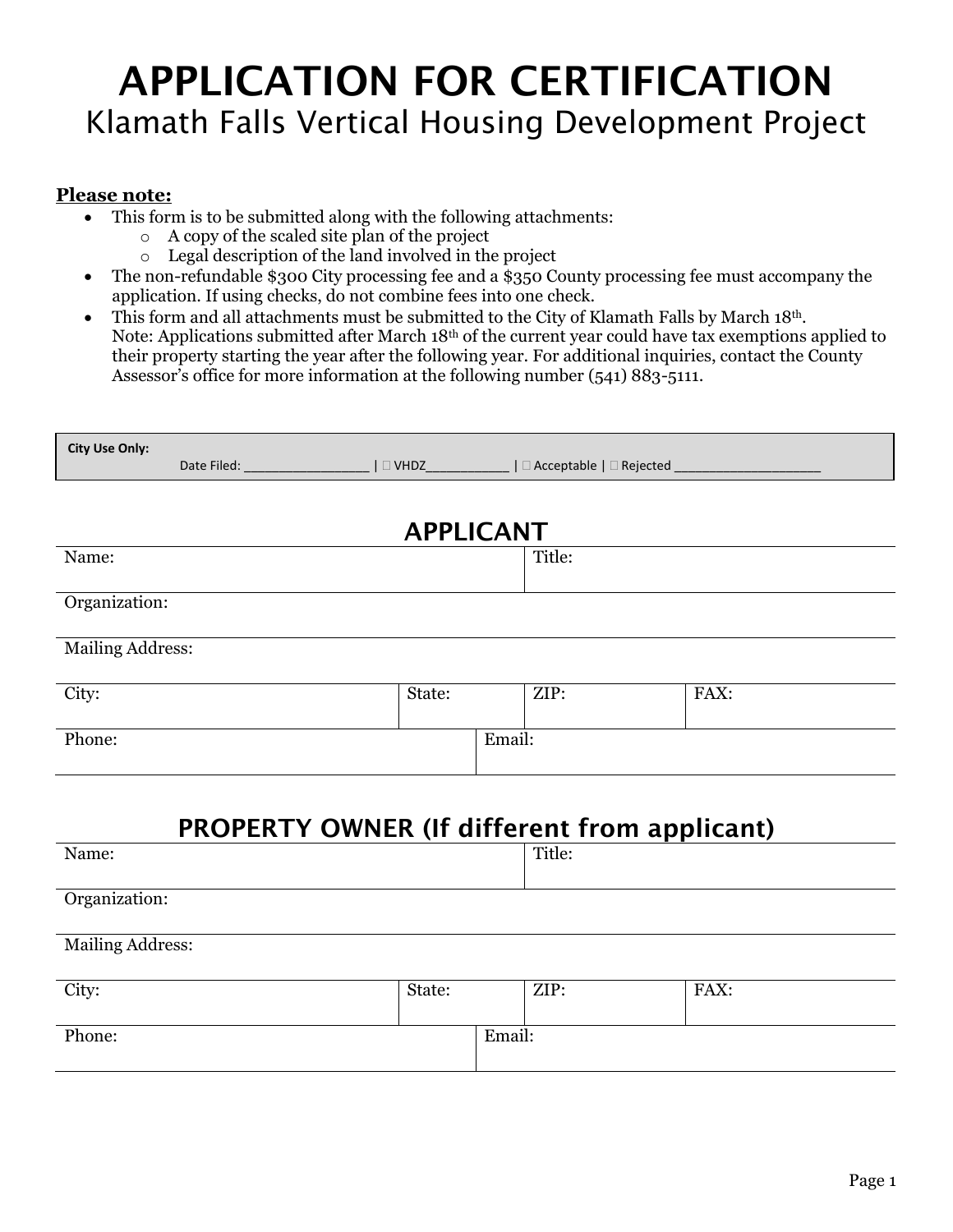### PROPOSED VHDZ PROJECT

Project/Property Name: Project/Property Address:  $\overline{\phantom{a}^*}$ Attach project legal description Applicable Tax Lot(s):

#### **For the residential units being constructed or rehabilitated as part of the project:**

| Anticipated Date of Certificate of Occupancy:<br>$\Box$ New Construction                                     |                          |        |
|--------------------------------------------------------------------------------------------------------------|--------------------------|--------|
| $\Box$ Acquisition/Rehabilitation                                                                            | Year Building Was Built: |        |
| Will Existing Tenants Be Displaced, Relocated or Temporarily relocated<br>due to acquisition/rehabilitation? |                          | YES NO |

If yes, then…

| ∙ Ke-C<br>Decupancy:<br>Decupancy or<br>`cıpated_<br>Date of t          |  |
|-------------------------------------------------------------------------|--|
| $\cdots$<br>Work Completed.<br>. Date of Rehabilitation '<br>ucipated . |  |

### PROJECT SITE

Number of Buildings Comprising Project:

| If the project consists of more than one building or type of use, are they: |                                                  |  | YES NO |
|-----------------------------------------------------------------------------|--------------------------------------------------|--|--------|
|                                                                             | Located on Same Tract of Land?                   |  |        |
|                                                                             | Common Ownership for Federal Tax Purposes?       |  |        |
|                                                                             | Financed Pursuant to a Common Plan of Financing? |  |        |
|                                                                             | <b>Common Property Management?</b>               |  |        |

### EQUALIZED FLOOR CALCULATIONS

Obtaining partial property tax exemption of participating districts on land improvements depends on the project's extent of residential use and the number of floors the project or building has/will have. The State provides a specific calculation to determine how much square footage is dedicated to residential use and is called the Equalized Floor Square Footage (EFSF). Note: project square footage calculations do *not* include parking, patio, or porch areas, so **be sure to exclude those from your building calculations.**

| Enter the Total Square Footage of the building/project:                                                                                                                   | <b>Square Feet</b> |
|---------------------------------------------------------------------------------------------------------------------------------------------------------------------------|--------------------|
| Enter the number of Actual Floors that are part of your building/project:                                                                                                 | Floors             |
| Divide the Total Square Footage by the number of Actual Floors<br>This will be your Equalized Floor Square Footage (EFSF):                                                | <b>EFSF</b>        |
| <b>EQUALIZED FLOORS FOR RESIDENTIAL USES</b>                                                                                                                              |                    |
| Enter the project's Total Square Footage of intended Residential Use:                                                                                                     | <b>Square Feet</b> |
| Enter the EFSF from above:                                                                                                                                                | <b>EFSF</b>        |
| Divide the Total Square Footage of Residential Use by the EFSF<br>To find the number of Equalized Floors for Residential Use:<br>(Round down to the nearest whole number) | <b>Floors</b>      |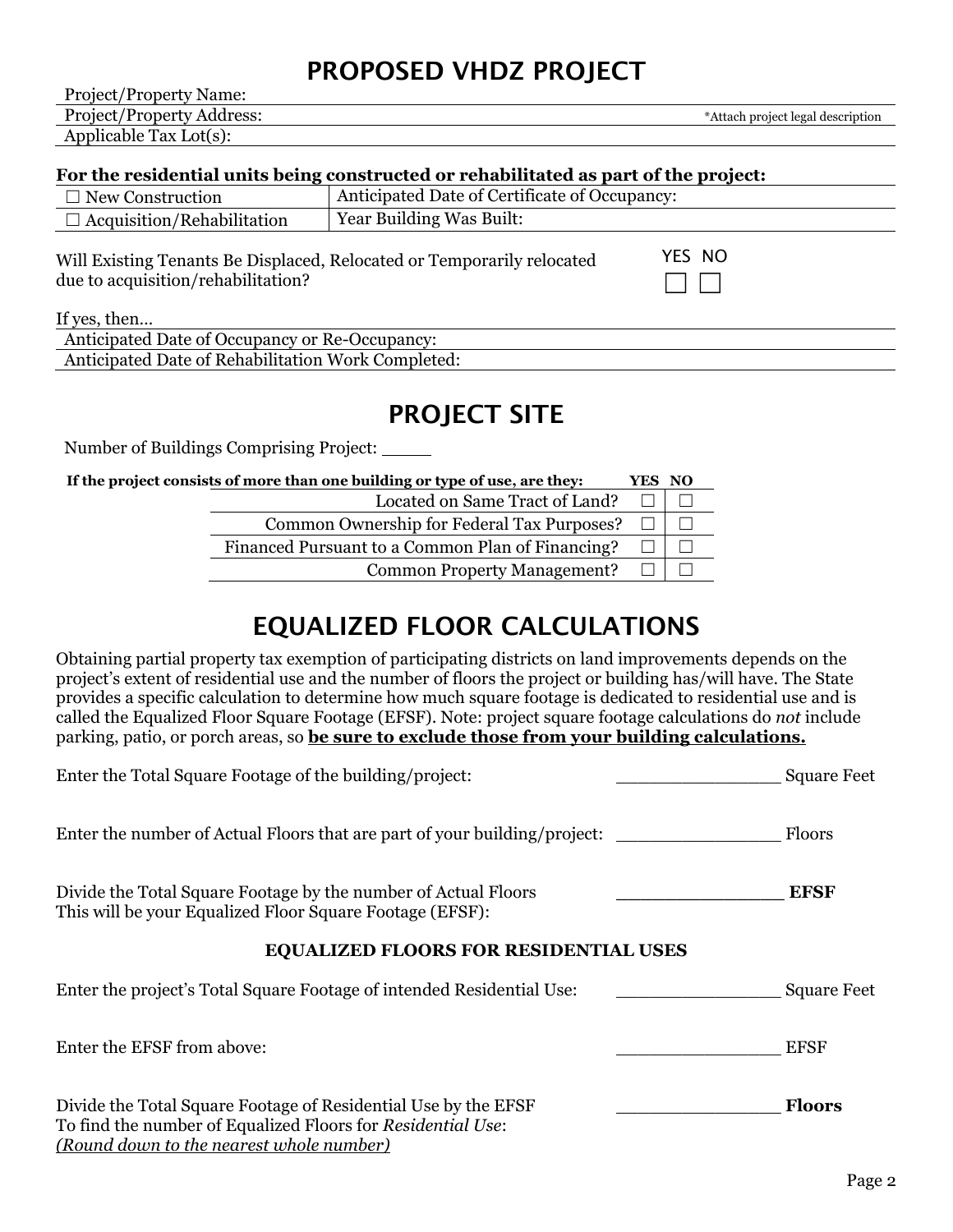## NARRATIVE PROJECT SUMMARY

Please provide a project summary in narrative format, addressing the questions below. Replies should be succinct, but still provide adequate detail to fully describe the project. We anticipate most individual question responses will total less than one page.

1. Describe the proposed project. Describe the location, the current physical conditions of site (and building if rehab), amenities, design, and target population.

2. Describe the residential and non-residential uses by building, by floor.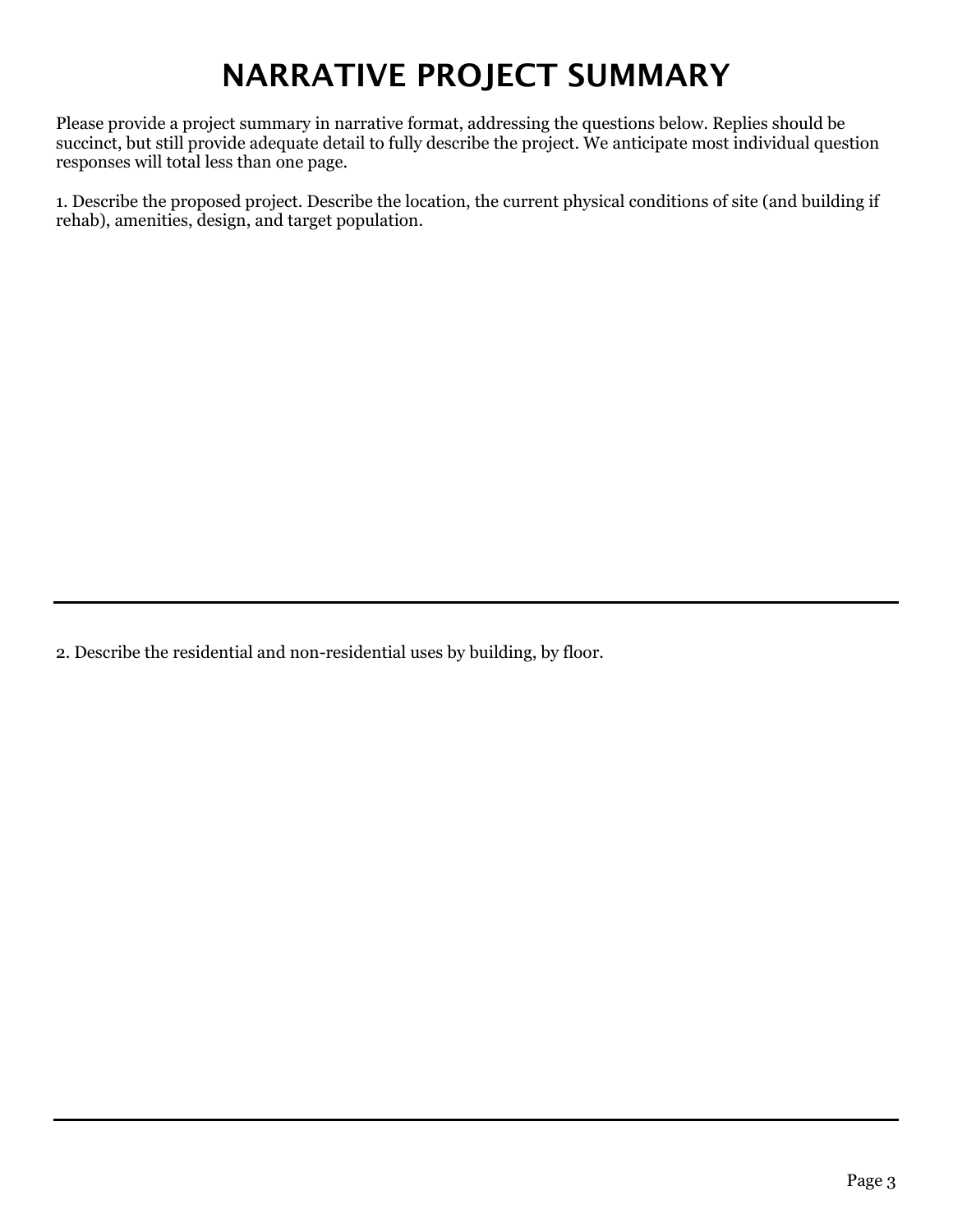3. **Rehab projects only.** Describe the proposed rehab work that will be completed to substantially alter or enhance the utility condition, design or nature of the structure. Please also provide documentation establishing the costs of construction and rehabilitation with respect to the project.

4. Complete the time table below with either the actual or estimated dates of: start of construction/rehabilitation, estimated construction/rehabilitation completion, certificate of occupancy issued, copy of exemption Certificate filed with the Tax Assessor, and the first tax year in which the partial exemption will be claimed.

Start of Construction/Rehab:

Construction Completion/Rehab:

Certificate of Occupancy:

First Tax Year of Exemption: